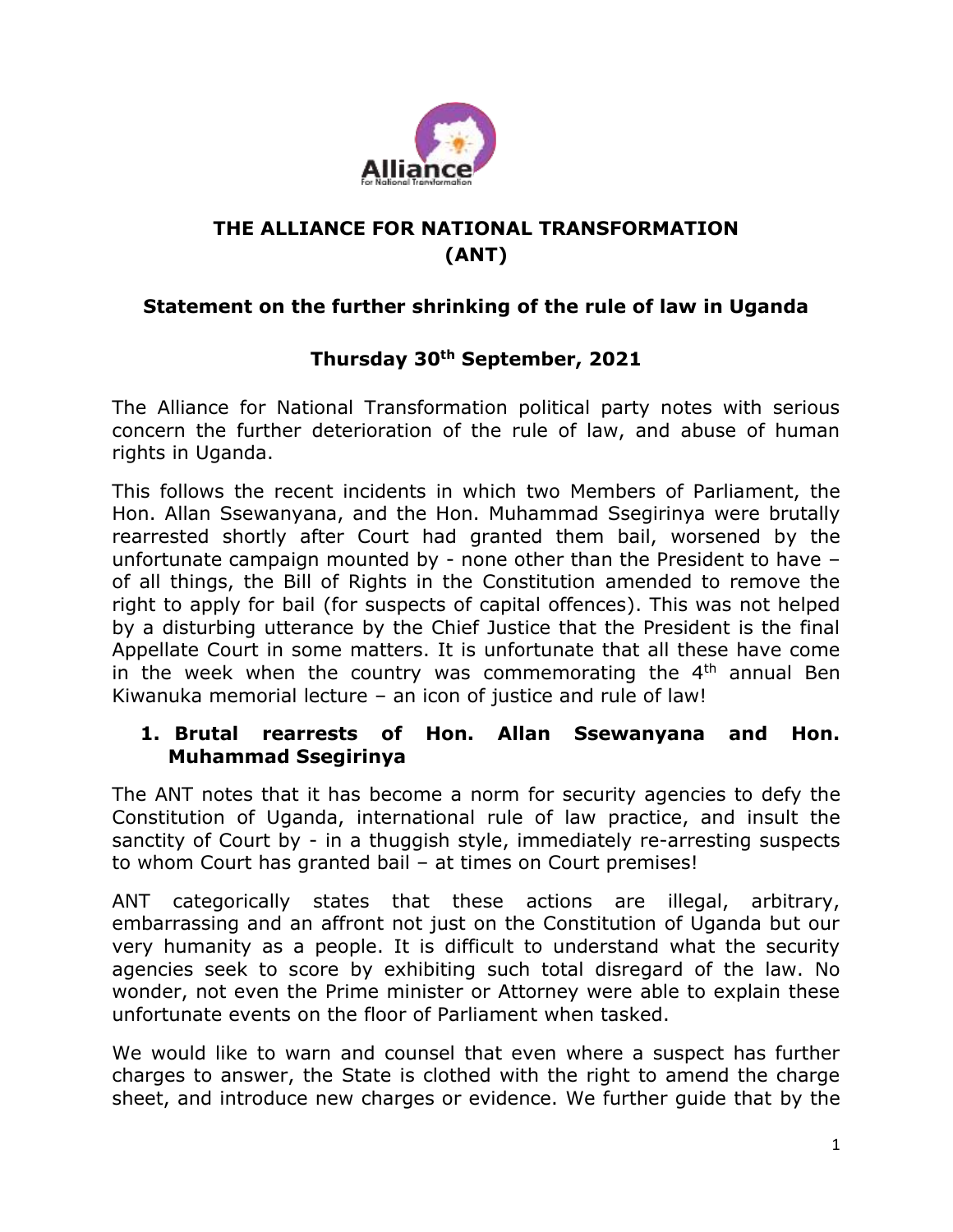time Court releases a suspect on Bail, there are safeguards of such a person being accessible, and available to answer to the authorities. There is therefore no justification for security agencies to exhibit such unbecoming conduct.

We therefore demand the following:

- Immediate release of the Honourbles Allan Ssewanyana and Muhammad Ssegirinya in line with the Bail granted by Court.
- Immediate ceasing of unnecessary use of force and brutality on citizens by security agencies followed by bringing the perpetrators to book.
- An immediate stop on the arbitrary rearrests of suspects granted bail by Court.

### **2. Campaign by the President to abolish bail for suspects of capital offenders**

ANT notes that whenever opposition leaders are arrested on –often tramped up criminal charges, the President curiously returns the debate on bail!

On Wednesday 22nd, September, 2021 while swearing in new Judges, the President condemned granting bail to suspects of capital offences, and has since mounted a campaign to cause amendment to the Constitution and remove the same.

We would like to commend the members of Parliament in the NRM caucus that rejected this proposal at ago, and warn them not to fall into the trap of budging to aid, and cause such a draconian Amendment. No body, not even those in the NRM would be safe with such a law that is apparently calculated to witch-hunt, persecute and settle political differences.

The debate on bail was settled in 1215 B.C! The right to apply for bail is not just a Constitutional right but an internationally and regionally settled principle that guarantees the right to a fair hearing, and is grounded in the Constitutional principle that a suspect is innocent until they are proven or plead guilty. It should be noted that bail is a remedy that Courts grant very sparingly and judiciously which settles all the excuses fronted by the President. Such an amendment would be taking Uganda so many steps backwards. The suggestion should be abandoned immediately!

#### **3. Statement by the Chief Justice that the President is the final Appellate Court**

The ANT notes that there was a statement by the Chief Justice that could potentially mislead and wreak havoc for democracy and rule of law in